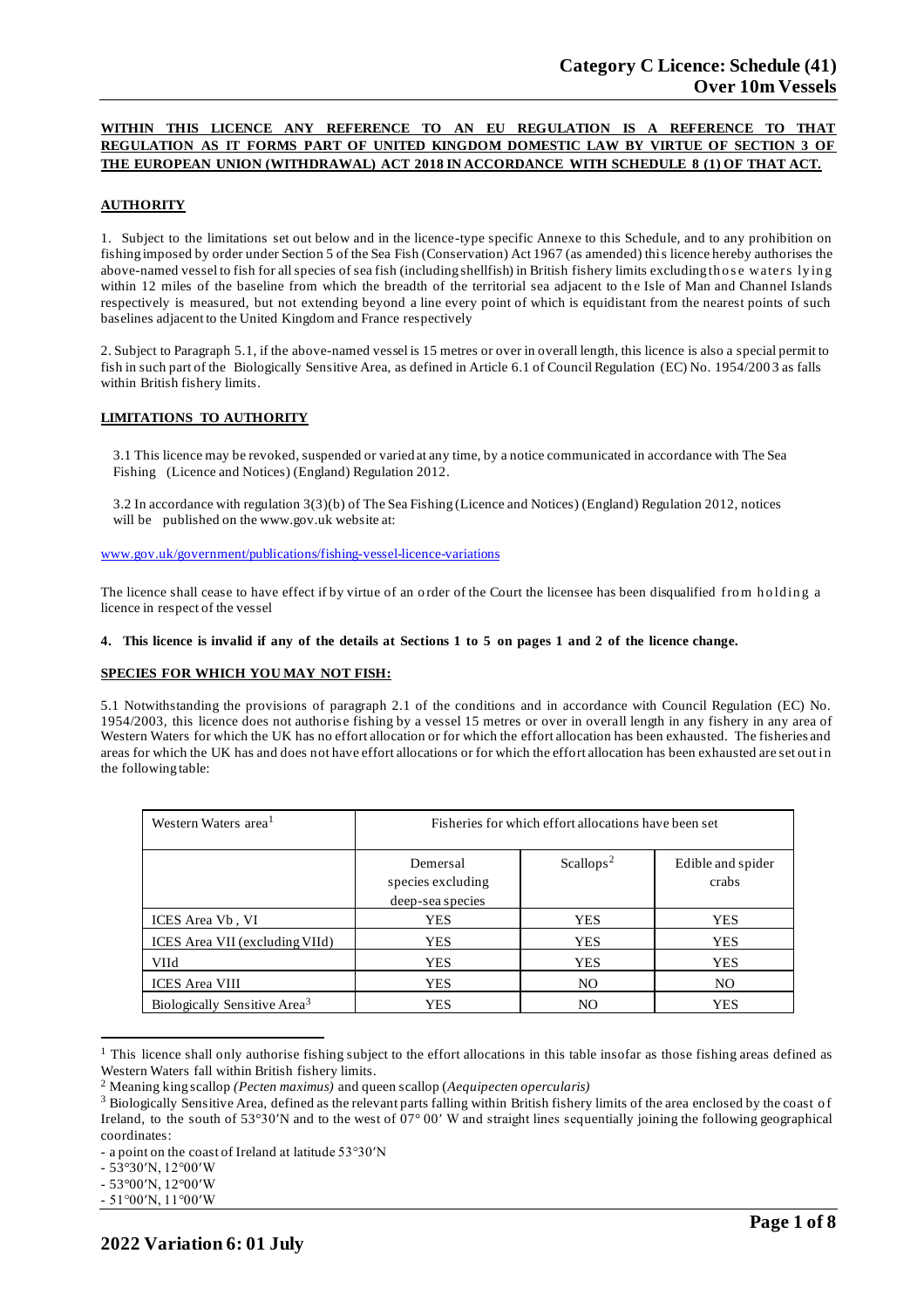5.2.1 In addition to the general constraints on effort set out in paragraph 5.1 above, vessels of 15 metres or over in overall length fishing for scallops {including both king scallops (*Pecten maximus*) and queen scallops (*Aequipecten opercularis*)} in British fisheries limits of ICES Area VII (excluding VIId,), are not authorised to be present in that Area in excess of the specified number of days during the specified period below:

| Period                                               | Number of days |  |
|------------------------------------------------------|----------------|--|
|                                                      |                |  |
| 00:01 hrs 01 July 2022 – 23:59 hrs 30 September 2022 |                |  |

"A day" shall be any calendar day (midnight to midnight UTC) or part thereof during which the vessel is present in ICES Area VII and absent from port. The specified number of days above is subject to any Scallop Effort Days Notice of Variation (as describ ed in paragraph 5.2.2 below) issued to the individual licence holder in respect of the above named vessel.

Vessels that have exceeded their allocations for preceding periods will receive separate notification of any reductions that apply to their allocation of days for this period

5.2.2 A 'Scallop Effort Days Notice of Variation' is a notice which may be issued by the Marine Management Organisation to th e individual licence holder of a vessel when that vessel exceeds the specified number of days in a specified period which may f ro m time to time be set out in paragraph 5.2.1 above. The effect of a Scallop Effort Days Notice of Variation is to deduct from a particular period (as specified in the notice) a number of days equal to the number of days exceeded in the previous relevant period. The issuing of a Scallop Effort Days Notice of Variation may be in addition to or instead of any other appropriate enforcement action taken by the Marine Management Organisation.

5.3.1 In addition to the general constraints on effort set out in paragraph 5.1 above, vessels of 15 metres or over in overall length fishing for Edible Crab (*Cancer pagurus*) and Spider Crabs (*Maja squinado*) in ICES Area VII, are not authorised to be present in that Area in excess of the specified number of days during the specified period below:

| Period                                                | Number of days |  |
|-------------------------------------------------------|----------------|--|
| 00:01hrs 1st January 2022 – 23:59hrs 31 December 2022 | 160            |  |

"A day" shall be any calendar day (midnight to midnight UTC) or part thereof during which the vessel is present in ICES Area VII and absent from port. The specified number of days above is subject to any Crab Effort Days Notice of Variation (as describ ed in paragraph 5.3.2 below) issued to the individual licence holder in respect of the above named vessel.

Vessels that have exceeded their allocations for preceding periods will receive s eparate notification of any reductions that apply to their allocation of days for this period

5.3.2 A 'Crab Effort Days Notice of Variation' is a notice which may be issued by the Marine Management Organ is atio n to th e individual licence holder of a vessel when that vessel exceeds the specified number of days in a specified period which may fro m time to time be set out in paragraph 5.3.1 above. The effect of a Crab Effort Days Notice of Variation is to deduct from a particular period (as specified in the notice) a number of days equal to the number of days exceeded in the previous relevant period. The issuing of a Crab Effort Days Notice of Variation may be in addition to or instead of any other appropriate enforcement action taken by the Marine Management Organisation.

5.4 Notwithstanding the provisions of paragraph 2.1 of the conditions, this licence does not authorise fishing for herring within the following sea areas:

(a) in ICES Division VIIa, by any vessel whose overall length exceeds 24.4 metres, except those with a historic track record of fishing in that area for herring, or those in membership of a producer organisation managing a sectoral allocation for North Irish Sea herring.

(b) in ICES Divisions VII e and f, by any vessel of 22 metres and over registered length.

5.5 This licence does not authorise fishing for queen scallops (aequipecten opercularis) in ICES area VIa and VIIa between 0 0 :0 1 hours on 1st April 2022 and 23:59 hours on 30th June 2022.

6. Unless expressly permitted at section 3, this licence does not authorise the above named vessel to fish by the beam trawl method in ICES Division IIa or Sub Area IV, or to fish by the beam trawl method for anglerfish in ICES Sub Area VII, so le in ICES Division VIIa, sole or plaice in ICES Divisions VIId-g or saithe in Sub Areas VII, VIII. For the purposes of this

<sup>-</sup> 49°30′N, 11°00′W

<sup>-</sup> 49°30′N, 07°00′W

<sup>-</sup> a point on the coast of Ireland at longitude 07°00′W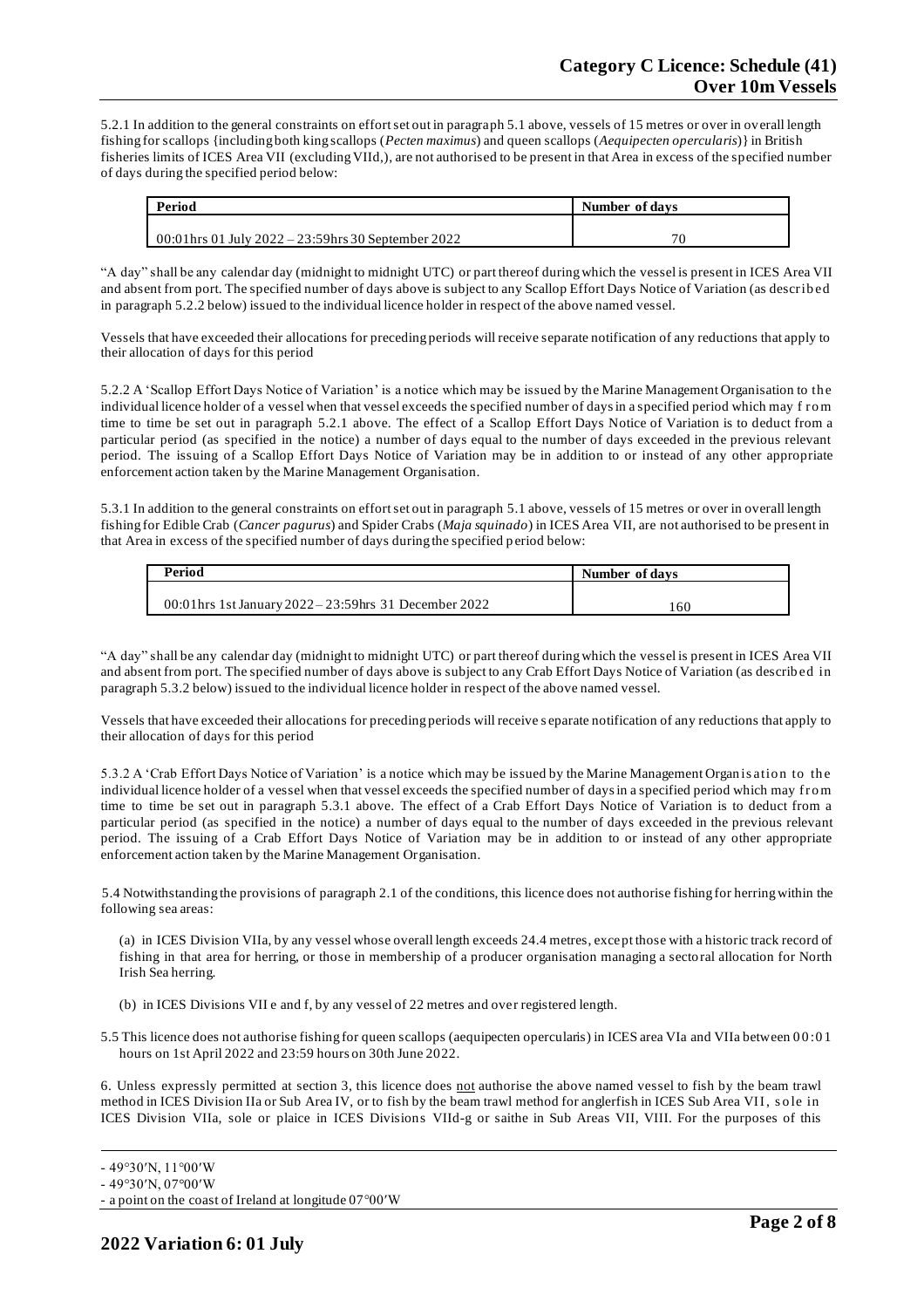paragraph, "beam trawl" means, in relation to fishing for whitefish, a net which is kept open by a beam or frame and which is dragged along the seabed.

7. Unless expressly permitted at section 3, this licence does not authorise the above-named vessel to fish for scallops of the species *Pecten maximus* (King Scallops) by means of mechanical dredging gear towed by the vessel.

8.1 Unless expressly permitted at section 3, this licence does not authorise the above-named vessel to fish for shellfish. However, vessels not so authorised may retain on board and land:

- (a) up to 5 lobsters or crawfish per day, caught with pots or nets; and
- (b) up to 25 crabs per day, caught with pots or nets; or
- (c) any shellfish, excluding green crabs, taken as a permitted bycatch, when fishing for other species using towed gear, up to a maximum limit of 10% by weight, of the total catch.

8.2 For the purposes of this paragraph, 'shellfish' means lobsters (*Homarus gammarus*), crawfish (*Palinuus* spp.), ed ib le crab s (*Cancer pagurus*), velvet crabs (*Liocarcinus puber*), spider crabs (*Maia squinado*) and green crabs (*Carcinus maenus*); and 'crabs' means the four species of crabs so specified.

### **PERMITTED BYCATCHES**

9.1 This licence does not authorise fishing for mackerel and herring by the purse-seine method, or by freezer trawler. A freezer trawler or seine purser may however retain on board any herring and mackerel caught as a permitted bycatch when fishing for other species.

9.2 This licence does not authorise fishing for sword fish. However, a fishing vessel may retain on board any sword fish caught as a permitted bycatch when fishing for other species.

9.3 This licence does not authorise fishing for Albacore tuna. However, a fishing vessel may retain on board any Albacore tuna caught as a permitted bycatch when fishing for other species.

9.4 Catches of skates and rays in the North Sea (IIa and IV) shall not comprise more than 25% per trip by live weight of the to tal catch retained onboard for all vessels 15m and over in overall length.

9.5 Notwithstanding any quota limitation detailed in Part II of the Annex to this Schedule, the vessel to which this licence relates, may not retain on board and land Cod and Whiting, caught in ICES Divisions Vb, VI, separately in the case of Cod (whereby 2% may not be exceeded separately in the ICES Divisions VIa; British fishery limits of Vb east of 12° 00′ W and 0.5% may not be exceeded in the ICES division VIb; British Fishery Limits of Vb west of 12° 00′ W) and 20% in the case of Whiting by live weight of the total catch retained on board the vessel during each fishing trip.

9.6 This licence does not authorise fishing for undulate ray (Raja undulata). However, between the hours of 00:01 on 1<sup>st</sup> January and 23:59 on 30<sup>th</sup> April; and 00:01 on 1<sup>st</sup> September and 23:59 on 31<sup>st</sup> December each calendar year a fishing vessel may retain on board and land any undulate ray caught in ICES area VIId and VIIe as a bycatch when fishing for other species provided that the following conditions are met:

- (a) In VIId only: No more than 100 kilogrammes of undulate ray in live weight may be retained on board or landed per fishing trip,
- (b) In VIIe only: No more than 100 kilogrammes of undulate ray in live weight may be retained on board or landed per fishing trip In Both VIId and VIIe:
- (c) In cases where it is not subject to the landing obligation set out in article 15 of Regulation (EU) 1380/2013, no undulate ray which measures less than 78 centimetres when measured from the tip of the snout to the tip of the tail shall be retained on board or landed,
- (d) In cases where it is not subject to the landing obligation set out in article 15 of Regulation (EU) 1380/2013, no undulate ray which measures more than 97 centimetres when measured from the tip of the snout to the tip of the tail shall be retained on board or landed,
- (e) No undulate ray may be transhipped,
- (f) Undulate ray may only be retained on board or landed whole or gutted.

## **BY-CATCHES OF BLUEFIN TUNA (***THUNNUS THYNNUS***)**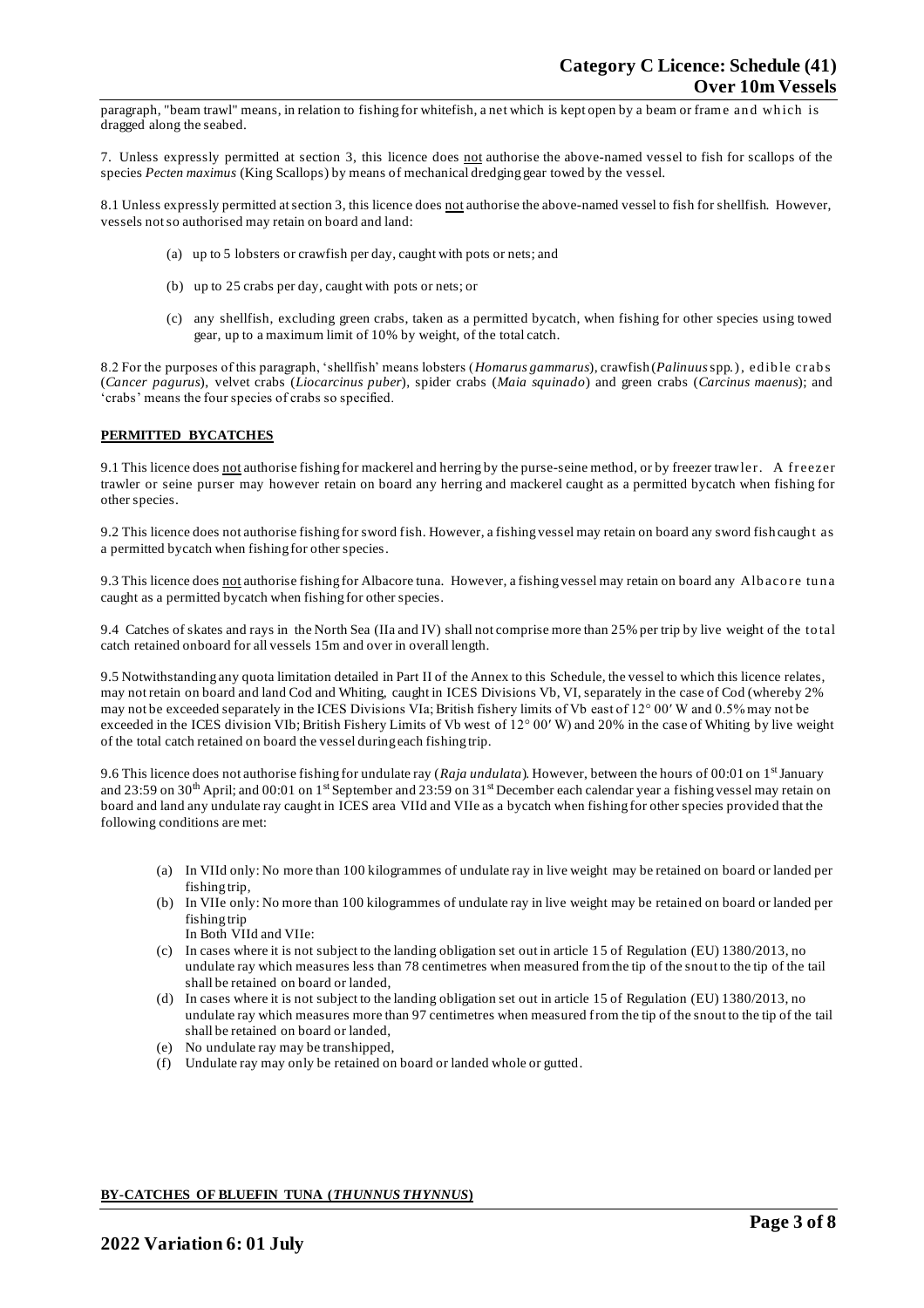### 10.1 The vessel is prohibited from targeting bluefin tuna.

10.2 Notwithstanding the provision in condition 10.1 above, incidental by -catches of bluefin tuna may be landed, subject to the conditions below.

10.3 Incidental by-catches may only be offered for sale when caught using one of the following gears:

- demersal trawls:
- pelagic trawls;
- seine nets;
- ring nets;
- fixed nets.

10.4 Any bluefin tuna below the minimum conservation reference size must not be retain ed on board and instead must be returned, where possible unharmed, to the sea.

10.5 The vessel is limited to a by-catch of one bluefin tuna per fishing trip which may, subject to these conditions, be retained on board, landed and sold.

10.6 Permitted by-catches of bluefin tuna may only be sold to authorised registered merchants, further guidance can be found at bluefin tuna in the UK - [GOV.UK \(www.gov.uk\).](https://www.gov.uk/guidance/bluefin-tuna-in-the-uk) A list of registered merchants can be foun[d here.](https://www.gov.uk/government/publications/bluefin-tuna-traders/registered-bluefin-tuna-traders)

10.7 Where the vessel encounters by-catches of bluefin tuna in excess of one fish in a single trip, and where that fish is not able to be returned to the sea alive and unharmed, these fish must be retained on board, must be landed and must be made available for scientific research purposes or destroyed as directed by the MMO or the UK Fisheries Monitoring Centre (UKFMC).

10.8 Any catches of bluefin tuna retained on board may only be landed to a [UK designated port.](https://www.gov.uk/government/publications/designated-ports/designated-ports-for-uk-flagged-vessels-landing-bluefin-tuna)

10.9 Any catches of bluefin tuna retained on board must be reported no less than four hours before the estimated time of landing. In circumstances where it is not possible to report no less than four hours before the estimated time of landing, the master must report as soon as reasonably practicable and may not land the catch until prior authorisation has been granted. Reports must be made as follows:

10.9.1 In the case of reporting between the hours of GMT 0800 hrs and 2000 hrs on Monday to Friday report to the MMO Single Liaison Office (UKSLO) on 0330 041 6585 o[r ukiuuslo@marinemanagement.org.uk](mailto:ukiuuslo@marinemanagement.org.uk)

10.9.2 In the case of reporting between GMT 2000 hrs and 0800 hrs or at any time on Saturdays and Sundays report to the UKFMC on 0131 244 2286 o[r UKFMC@gov.scot](mailto:UKFMC@gov.scot)

10.10 Landing reports in accordance with condition 10.9 above must include the following catch details:

- weight of each individual bluefin tuna retained onboard;
- total weight of bluefin tuna retained on board;
- number of individual bluefin tuna;
- the vessels identification details (including: name, PLN, IMO number where applicable);
- the intended port of landing;
- the estimated time of landing;
- the identity of the intended merchant if a commercial sale of a single bluefin tuna is intended ;
- an email address for which the vessel or its owners can receive an electronic bluefin tuna catch document.

11. This licence does not authorise fishing for tuna by the drift net method.

## **FISHING RESTRICTIONS FOR BASS**

12.1 This licence does not authorise fishing for, retaining on board, relocating, transhipping or landing European seabass (Dicentrarchus labrax) in ICES divisions 4b and 4c, and in ICES subarea 7.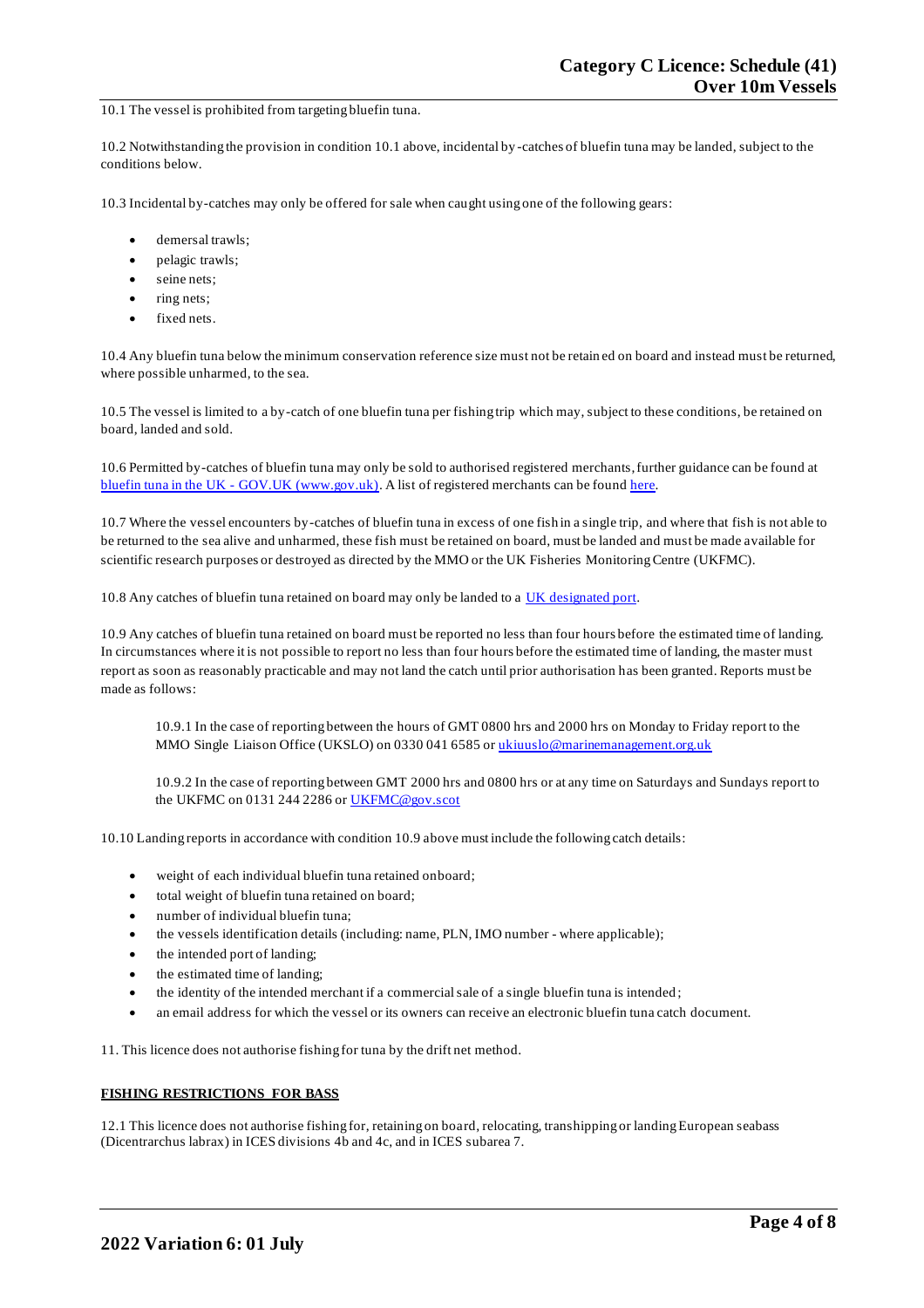12.2 Condition 12.1 above does not apply in ICES divisions 4b, 4c, 7d, 7e, 7f and 7h and in waters within the territorial s ea of the United Kingdom in ICES divisions 7a and 7g between 00:00 on  $1<sup>st</sup>$  January and 23.59 on 31st January and between 00:00 on  $1<sup>st</sup>$ April and 23:59 on 31<sup>st</sup> December to a vessel using demersal trawls<sup>4</sup> or seines<sup>5</sup>.

12.3 Condition 12.1 above does not apply in ICES divisions 4b, 4c, 7d, 7e, 7f and 7h and in waters within the territorial sea of the United Kingdom in ICES divisions 7a and 7g between 00:00 on  $1<sup>st</sup>$  January and 23:59 on 31<sup>st</sup> January and between 00:00 on  $1<sup>st</sup>$ April and 23:59 on 31<sup>st</sup> December to a vessel which had been authorised in writing by the Marine Management Organisation to fish with a permitted gear.

12.4 For the purposes of conditions 12.1 and 12.2, a permitted gear means one of the following gear types:

- a. hooks and lines<sup>6</sup>,
- b. fixed gillnets<sup>7</sup>.

12.5 For vessels using demersal trawls and seines the vessel may only retain on board:

- a. unavoidable by-catches of sea bass that do not exceed 5% of the weight of the total catches of marine organisms on board during any single fishing trip, and
- b. no more than 760 kilogrammes of sea bass in any two consecutive months.

12.6 For vessels which have been authorised to fish using hooks and lines, the vessel may only retain on board or la nd sea bass which does not exceed in total 5.95 tonnes per calendar year.

12.7 For vessels which have been authorised to fish using fixed gillnets, the vessel may only retain on board bycatches of sea bass not exceeding 1.5 tonnes per calendar year.

12.8 A vessel authorised to fish for sea bass using more than one of the gear types set out in condition 12.2 and 12.3 may not retain on board sea bass if more than one of the gear types is present on board the vessel during any single fishing trip .

12.9 A vessel fishing with gear specified in condition 12.2 and/ or authorised to fish using one or more of the gear types set out in condition 12.4 and which uses more than one of those gear types in a single calendar month will be required to adhere to the lowest of the relevant catch limits set out in conditions 12.5, 12.6, and 12.7 above which apply to the gear types that the vessel has used.

## **FARNE DEEPS FISHING RESTRICTIONS**

13.1 Subject to the exemptions below, vessels deploying demersal trawls and seines (with the exception of beam trawls) are prohibited from fishing in the Farne Deeps.

13.2 The prohibition in condition 13.1 shall not apply to vessels with an engine power of 350 kw or less deploying a single-rig demersal trawl or seine within 12 nautical miles of the baselines from which the breadth of the territorial sea is measured and:

- a. of which the mesh size of the cod-end and any extension piece is 90 mm or greater and is constructed who lly or in part of a single twine having a thickness of 5mm or less and of which the foot rope (as would be viewed fro m above whilst the gear is deployed) is comprised of a single curved line only, or
- b. of which the mesh size of the cod-end and any extension piece is 100mm or greater and is constructed who lly or in part of a multiple twine of which no twine is of a thickness greater than 5 mm and of which the foot rope (as would be viewed from above whilst the gear is deployed) is comprised of a single curved line only and which is deployed only between 00:00hrs on 15th May and 23:59 hrs on 15th September, or
- c. of which the mesh size of the cod-end and any extension piece is 120 mm or greater and is constructed who lly or in part of a multiple twine of which no twine is of a thickness greater than 5 mm and of which the foot rope (as would be viewed from above whilst the gear is deployed) is comprised of a single curved line only.

13.3 The prohibition in condition 13.1 shall not apply to vessels deploying single-rig or twin-rig demersal trawls or seines ou ts id e 12 nautical miles of the baselines from which the breadth of the territorial sea is measured and:

a. of which the mesh size of the cod-end and any extension piece is 90 mm or greater in respect of sin gle rigged vessels and is constructed wholly or in part of a single twine of 5 mm or less, or

<sup>4</sup> All types of demersal trawls (OTB, OTT, PTB, TBB, TBN, TBS and TB).

<sup>5</sup> All types of seines (SSC, SDN, SPR, SV, SB and SX).

<sup>&</sup>lt;sup>6</sup> All long lines or pole and line or rod and line fisheries (LHP, LHM, LLD, LL, LTL, LX and LLS).

<sup>7</sup> All fixed gillnets and traps (GTR, GNS, FYK, FPN and FIX)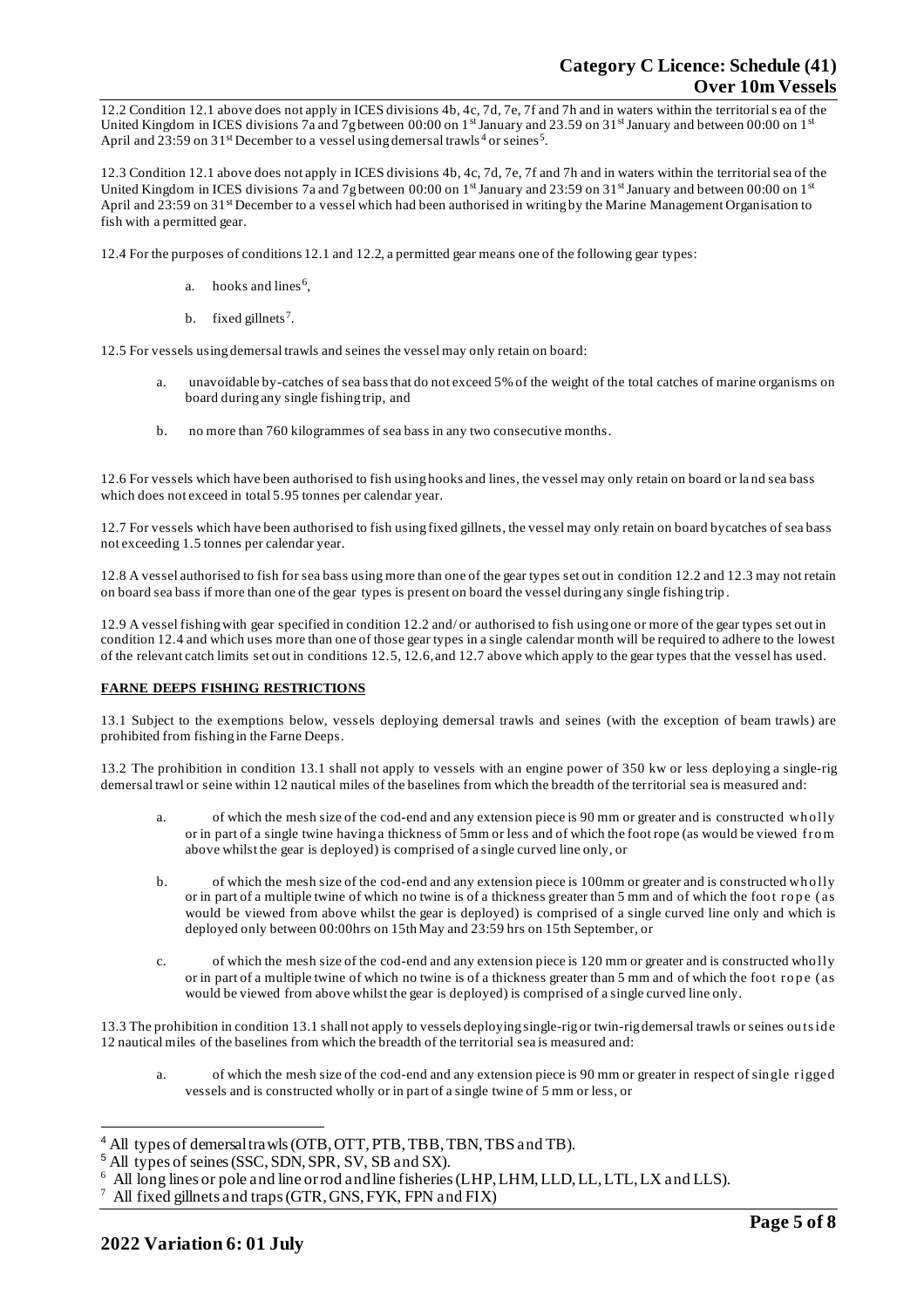- b. of which the mesh size of the cod-end and any extension piece is 100mm or greater and is constructed who lly or in part of a multiple twine of which no twine is of a thickness greater than 5 mm and which is deployed only between 00:00hrs on 15th May and 23:59 hrs on 15th September, or
- c. of which the mesh size of the cod-end and any extension piece is 95 mm or greater in respect o f twin rigged vessels, and is constructed wholly or in part of a single twine of 5 mm or less, or
- d. of which the mesh size of the cod-end and any extension piece is 120 mm or greater and is constructed who lly or in part of a multiple twine of which no twine is of a thickness greater than 5 mm.

13.4 Vessels fishing in accordance with the prohibitions in 13.2 and 13.3 above are not permitted to deploy demersal trawls or seines with more than one cod-end per rig.

13.5 For the purposes of the prohibitions above "Farne Deeps" shall consist of all waters within the following ICES statistical rectangles:

- 38E8,
- 38E9,
- 39E8,
- 39E9,
- 40E8,
- 40E9.

## **SOUTH DEVON INSHORE FISHING GROUNDS**

14.1 Subject to the exceptions set out in sub-paragraph 14.3 below, no trawling or dredging shall take place in the areas and zones covered by the crabbing chart titled "South Devon Trawling and Crabbing Chart" operational from 1st January each year.

14.2 No fishing boat shall carry a scallop dredge or beam trawl in any part of the specified areas or zones unless every part of any dredge or beam trawl is totally inboard the boat.

14.3 Trawling or dredging may take place as follows:

a) anywhere by vessels fishing with pelagic trawls;

b) in those areas and zones on the chart in which trawling is permitted and during those periods specified in the schedule accompanying the chart;

c) in the area between Berry Head and Mewstone, east of the River Dart, enclosed by straight lines sequentially joining the following geographical co-ordinates:

> 50°20.30'N, 003°32.10'W 50°19.50'N, 003°30.20'W 50°20.40'N, 003°27.85'W 50°24.00'N, 003°28.95'W

by vessels using trawl nets, provided such vessels have an engine power of no more than 100kW, or by vessels using scallop dredges, provided such vessels have an engine power of no more than 100kW and use no more than two tow bars, and that any tow bar used does not exceed 2.6m in total length, and that there are no more than three dredges attached to each tow bar; and

d) in the area seaward of a line drawn from Splat Point to Limebury Point to the southern limit of a line drawn from Bo lt Head to Garra Sands, and in the area landward of a line drawn from Greystone Ledge to Gregory Rocks, by vessels fishing for sandeels, with trawl or seine nets of a mesh size less than 16mm provided such vessels have an engine power of no more than 100kW.

14.4 Copies of the crabbing chart and the full list of co-ordinates and seasonal restrictions are available from any Marine Management Organisation office and on the MMO website. This information is also held at the offices of the Devon an d Sev ern Inshore Fisheries and Conservation Authority (IFCA), the South Western Fish Producer Organisation Limited and the South Devon and Channel Shell Fishermen's Association.

# **MULL BOX**

15.1 The vessel to which this licence relates is prohibited, at all times, from fishing with a trawl or dredge (including a suction dredge) in that area off the Treshnish Isles, being the area of waters bounded by the following coordinates:

56° 37.460'N 006° 19.830'W 56° 35.620'N 006° 24.500'W 56° 28.850'N 006° 34.330'W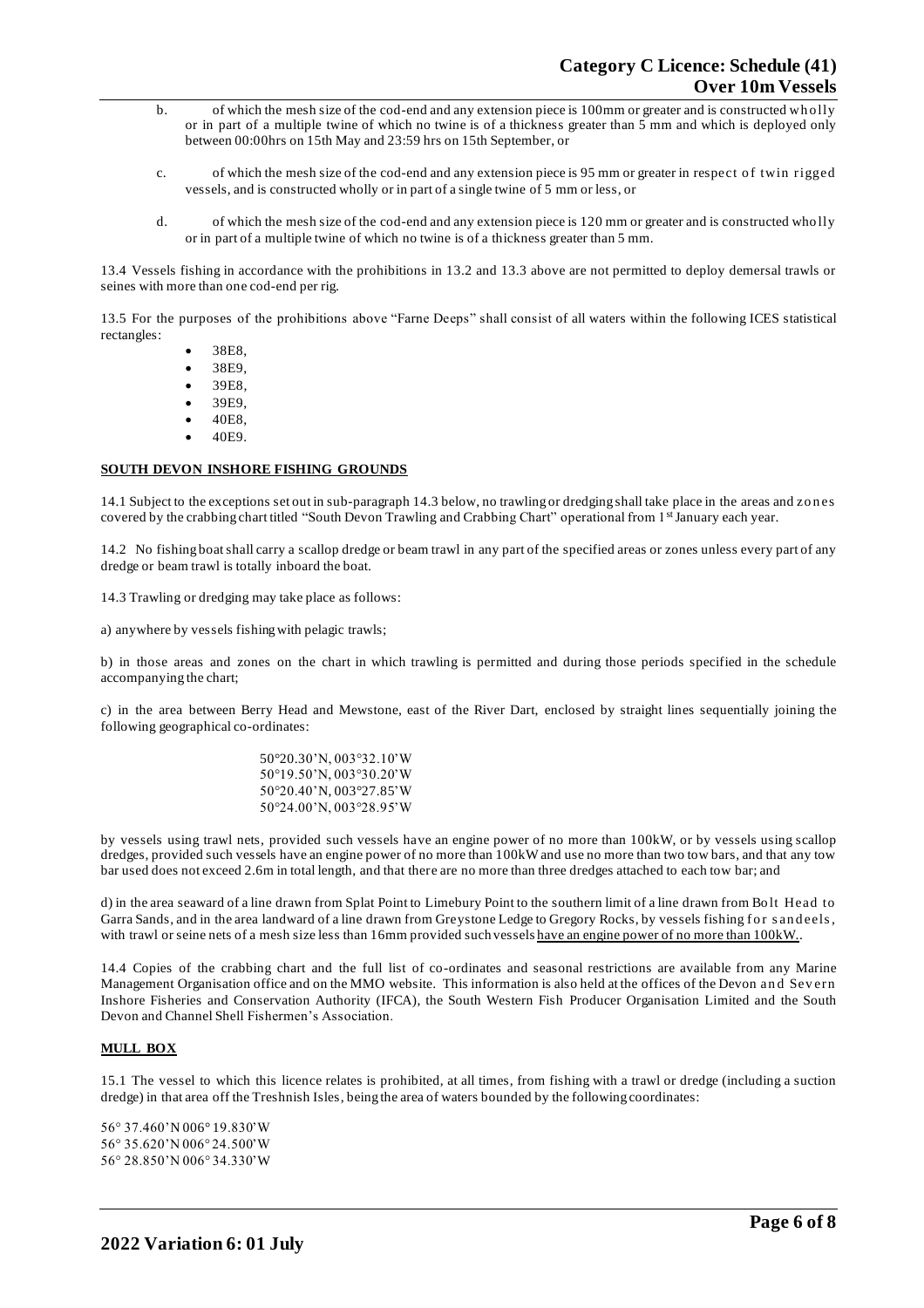#### 56° 28.680'N 006° 28.170'W<sup>8</sup>

15.2 Should the vessel be present in the area during this period all fishing gear which may be used for catching scallops must be lashed and stowed in accordance with Article 47 of Council Regulation (EC) 1224/2009.

### **CATCH RESTRICTIONS AND QUOTA LIMITATIONS**

16. The Authority of this licence is subject to the quota limitations as set out in Part II of the Annexe to this Schedule. All quantitative limitations are in live weight and relate to the maximum amount that may be caught and retained on board, landed or trans-shipped per calendar month unless otherwise stated. Where weekly catch limits are set, a "week" means 00:01 hours on an y Sunday until 23:59 hours on the following Saturday. The quota limitations set out in Part II of the Annexe to this Schedule apply concurrently with, and not in addition to, any other quota limitations for the time being in force which have been imposed b y an y licence issued by a UK fisheries administration authorising the vessel to fish in waters outside British fishery limits.

## **PAIR TRAWLING**

17. When the vessel pair fishes with another vessel, the quantities of sea fish attributable to each vessel will be the quantities on board and landed by that vessel.

### **OTHER PROVISIONS**

18. The vessel to which this licence relates may fish for, land and retain on board the additional quantities of mackerel caught in ICES area VIId using handline gears set out in the annexe to this licence only if it has been authorised in writing by the MMO.

### **OUTER HEBRIDES INSHORE FISHERIES PILOT**

19.1 From 00:00 on  $5<sup>th</sup>$  November 2020 until 4<sup>th</sup> October 2022, the vessel to which this licence relates may not fish using creels<sup>9</sup> within the "Outer Hebrides Pilot Project Area"; save for where a letter of derogation (**"Letter of Derogation"**) has been granted to the licence holder of the vessel by the Scottish Ministers and subject always to condition 19.2. The **Outer Hebrides Pilot Project**  Area is the geographical area which forms part of the Scottish marine region for the Outer Hebrides<sup>10</sup>, bounded in the n orth by a line at 58°N heading due east from the Isle of Lewis near Sidhean Geodh' a' Chudaig; bounded on the south by a line at 56° 43.870' N; and bounded on the west by the Barra Head (Berneray) to Harris Protected Area<sup>11</sup> and shown outlined on [this map](https://www.gov.scot/publications/outer-hebrides-inshore-fisheries-pilot-area) (but which map is demonstrative only).

19.2 Where a Letter of Derogation is granted in terms of condition 19.1, above, the following conditions shall apply:

a. The maximum number of creels which may be set on the seabed at any one time by the vessel in the Outer Hebrides Pilot Project Area shall be limited in accordance with the overall length of the said vessel as follows:

| <b>Overall length of vessel</b> | <b>Maximum number of creels</b> |
|---------------------------------|---------------------------------|
| $<8$ metres                     | 800                             |
| 8 - 10 metres                   | 200                             |
| $>10 - 12$ metres               | .500                            |
| $>12$ metres                    | $.800\,$                        |

- b. The soak time of each individual creel set on the seabed from the vess el in the Outer Hebrides Pilot Project Area, shall be limited to a maximum of 3 weeks from time the said creel is set on the seabed;
- c. Marine Scotland may, at their discretion, require remote electronic monitoring (**"REM"**) equipment to be installed in the vessel; and

The Letter of Derogation granted in terms of condition 19.1 must be retained aboard the vessel at all times to be made available for inspection on request by a British Sea Fishery Officer<sup>12</sup>.

#### **NORTH SEA COD AVOIDANCE PLAN**

20. The vessel to which this licence relates whilst using mobile gear must use a minimum mesh size of 120mm in Scottis h waters of sea area IV, bar activity in mud areas/nephrops areas. There are eight defined mud/nephrops areas within sea area IV which are

<sup>8</sup> All co-ordinates are on WGS84 datum and are accurate at a scale of 1:10,000.

<sup>&</sup>lt;sup>9</sup> All references to "creel(s)" in conditions 19.1 and 19.2 have the meaning given in article 2 of the Marking of Creels (Scotland) Order 2020, SSI 2020 No 168.

<sup>&</sup>lt;sup>10</sup> The Scottish Marine Regions Order 2015, SSI 2015 No. 193

<sup>&</sup>lt;sup>11</sup> The Inshore Fishing (Prohibition of Fishing and Fishing Methods) (Outer Hebrides) Order 2017, SSI 2017 No. 48

<sup>&</sup>lt;sup>12</sup> "British Sea Fishery Officer" has the meaning given by section 7 of the Sea Fisheries Act 1968 (c.77).